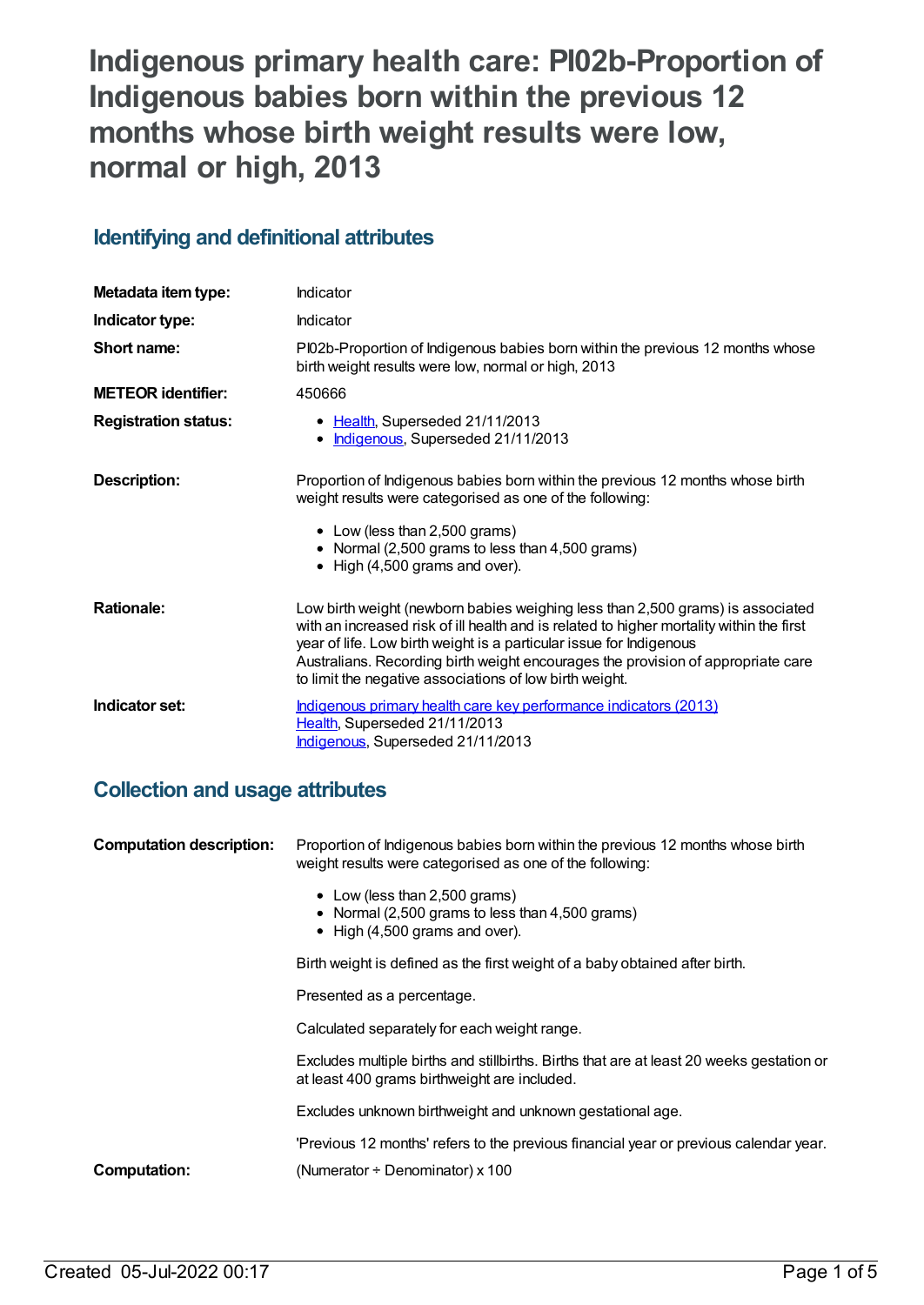**Numerator:** Calculation A: Number of Indigenous babies born within the previous 12 months whose birth weight was recorded at the primary health care service with a result categorised as low (less than 2,500 grams).

> Calculation B: Number of Indigenous babies born within the previous 12 months whose birth weight was recorded at the primary health care service with a result categorised as normal (2,500 grams to less than 4,500 grams).

> Calculation C: Number of Indigenous babies born within the previous 12 months whose birth weight was recorded at the primary health care service with a result categorised as high (4,500 grams and over).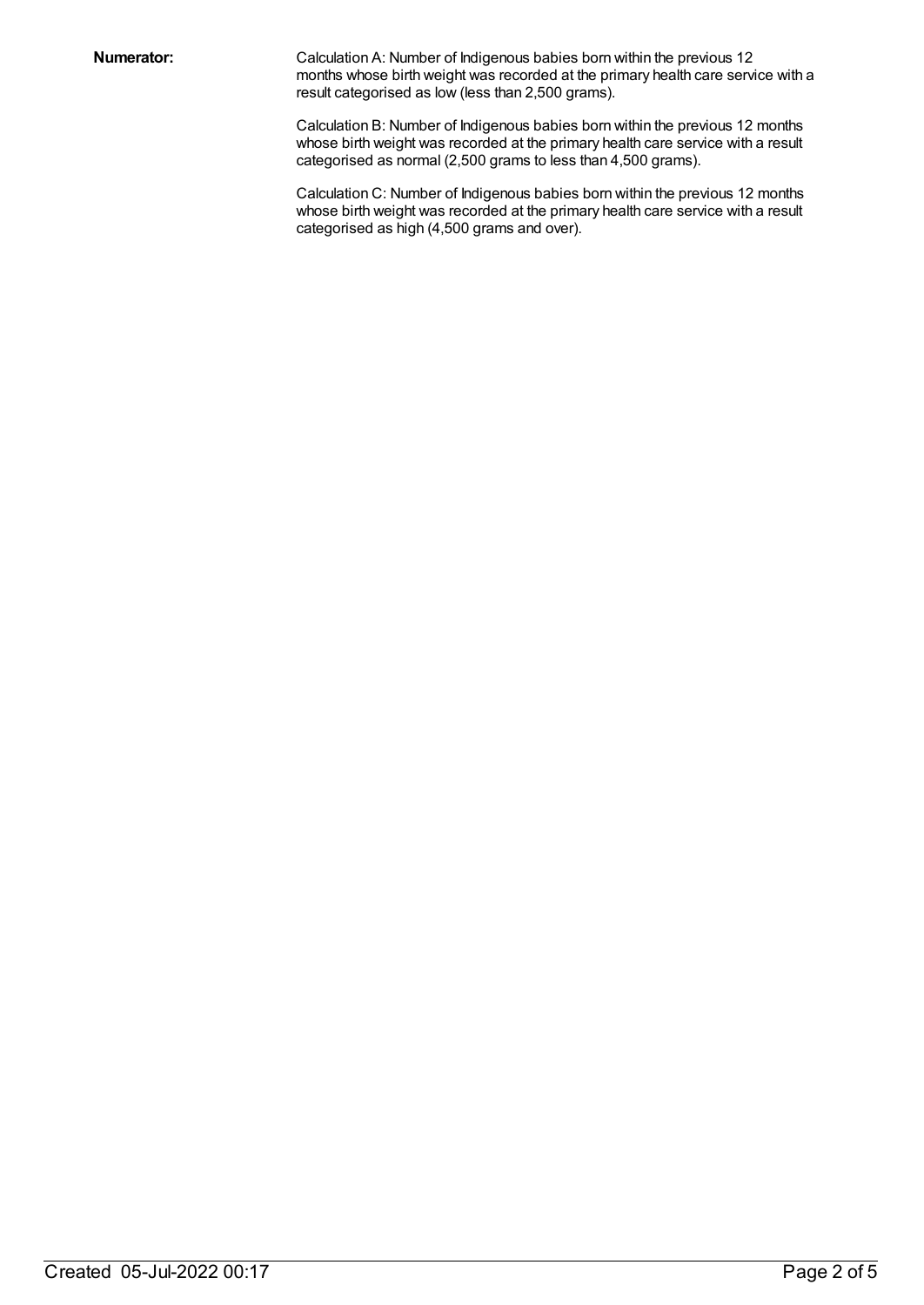[Birth—birth](https://meteor.aihw.gov.au/content/269949) status, code N

**Data Source**

[Indigenous](https://meteor.aihw.gov.au/content/430643) primary health care data collection

**NMDS / DSS**

[Indigenous](https://meteor.aihw.gov.au/content/430629) primary health care DSS 2012-14

**Guide for use**

Only live births are included.

#### **Data Element / Data Set**

Birth [event—birth](https://meteor.aihw.gov.au/content/269994) plurality, code N

**Data Source**

[Indigenous](https://meteor.aihw.gov.au/content/430643) primary health care data collection

**NMDS / DSS**

[Indigenous](https://meteor.aihw.gov.au/content/430629) primary health care DSS 2012-14

**Guide for use**

Only singleton births are included.

### **Data Element / Data Set**

Person-Indigenous status, code N

**Data Source**

[Indigenous](https://meteor.aihw.gov.au/content/430643) primary health care data collection

**NMDS / DSS**

[Indigenous](https://meteor.aihw.gov.au/content/430629) primary health care DSS 2012-14

**Guide for use**

The baby is considered Indigenous if one or both parents identify as Indigenous.

#### **Data Element / Data Set**

[Birth—birth](https://meteor.aihw.gov.au/content/459938) weight, code N

**Data Source**

[Indigenous](https://meteor.aihw.gov.au/content/430643) primary health care data collection

#### **NMDS / DSS**

[Indigenous](https://meteor.aihw.gov.au/content/430629) primary health care DSS 2012-14

**Denominator:** Calculation A, B and C: Total number of Indigenous babies born within the previous 12 months whose birth weight has been recorded at the primary health care service.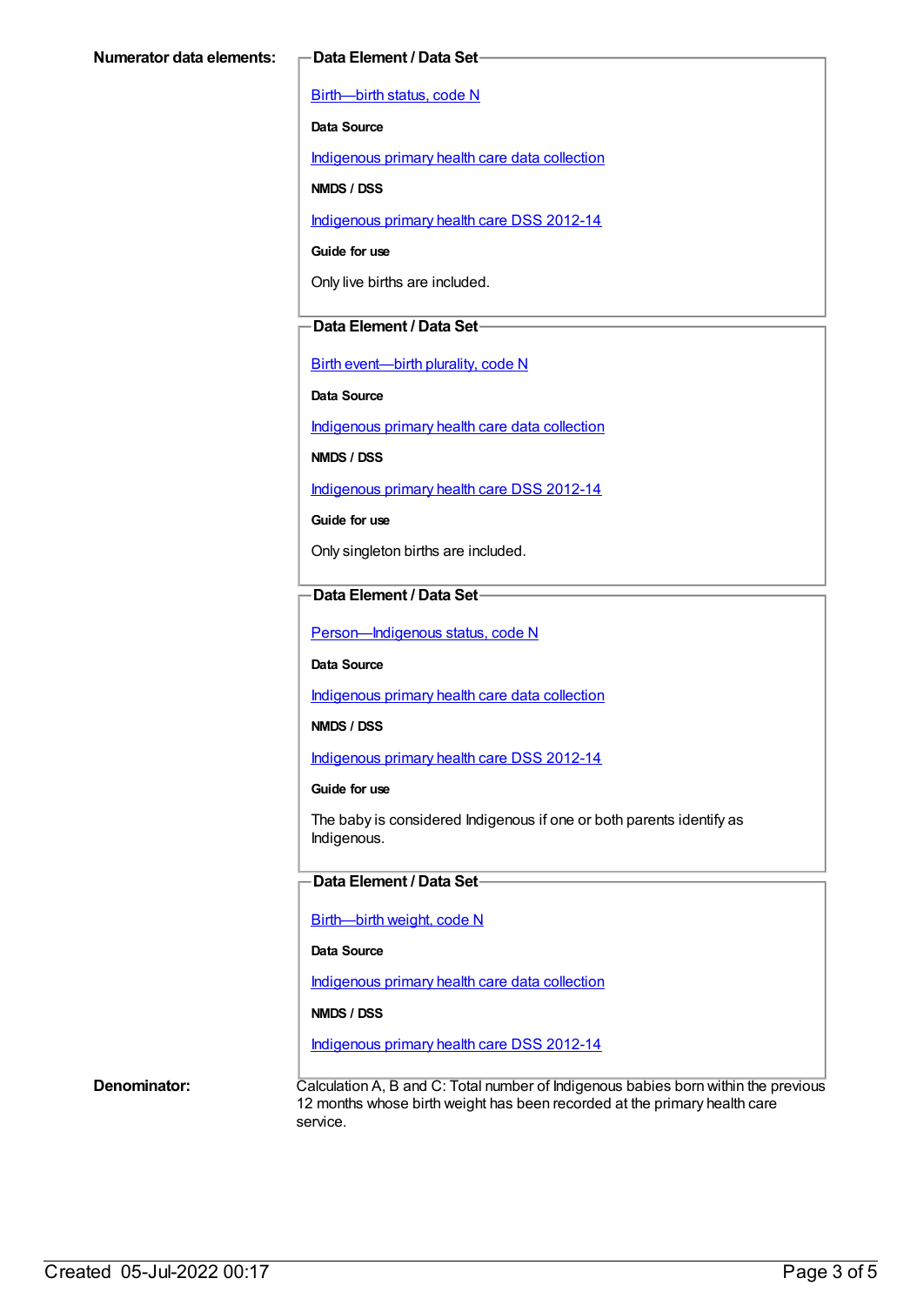#### **Denominator data elements:**

#### **Data Element / Data Set**

[Birth—birth](https://meteor.aihw.gov.au/content/269949) status, code N

**Data Source**

[Indigenous](https://meteor.aihw.gov.au/content/430643) primary health care data collection

**NMDS / DSS**

[Indigenous](https://meteor.aihw.gov.au/content/430629) primary health care DSS 2012-14

**Guide for use**

Only live births are included.

#### **Data Element / Data Set**

Birth [event—birth](https://meteor.aihw.gov.au/content/269994) plurality, code N

**Data Source**

[Indigenous](https://meteor.aihw.gov.au/content/430643) primary health care data collection

**NMDS / DSS**

[Indigenous](https://meteor.aihw.gov.au/content/430629) primary health care DSS 2012-14

**Guide for use**

Only singleton births are included.

### **Data Element / Data Set**

Person-Indigenous status, code N

**Data Source**

[Indigenous](https://meteor.aihw.gov.au/content/430643) primary health care data collection

**NMDS / DSS**

[Indigenous](https://meteor.aihw.gov.au/content/430629) primary health care DSS 2012-14

**Guide for use**

The baby is considered Indigenous if one or both parents identify as Indigenous.

#### **Data Element / Data Set**

[Person—birth](https://meteor.aihw.gov.au/content/441701) weight recorded indicator, yes/no code N

**Data Source**

[Indigenous](https://meteor.aihw.gov.au/content/430643) primary health care data collection

**NMDS / DSS**

[Indigenous](https://meteor.aihw.gov.au/content/430629) primary health care DSS 2012-14

## **Representational attributes**

| <b>Representation class:</b> | Percentage |
|------------------------------|------------|
| Data type:                   | Real       |
| Unit of measure:             | Person     |